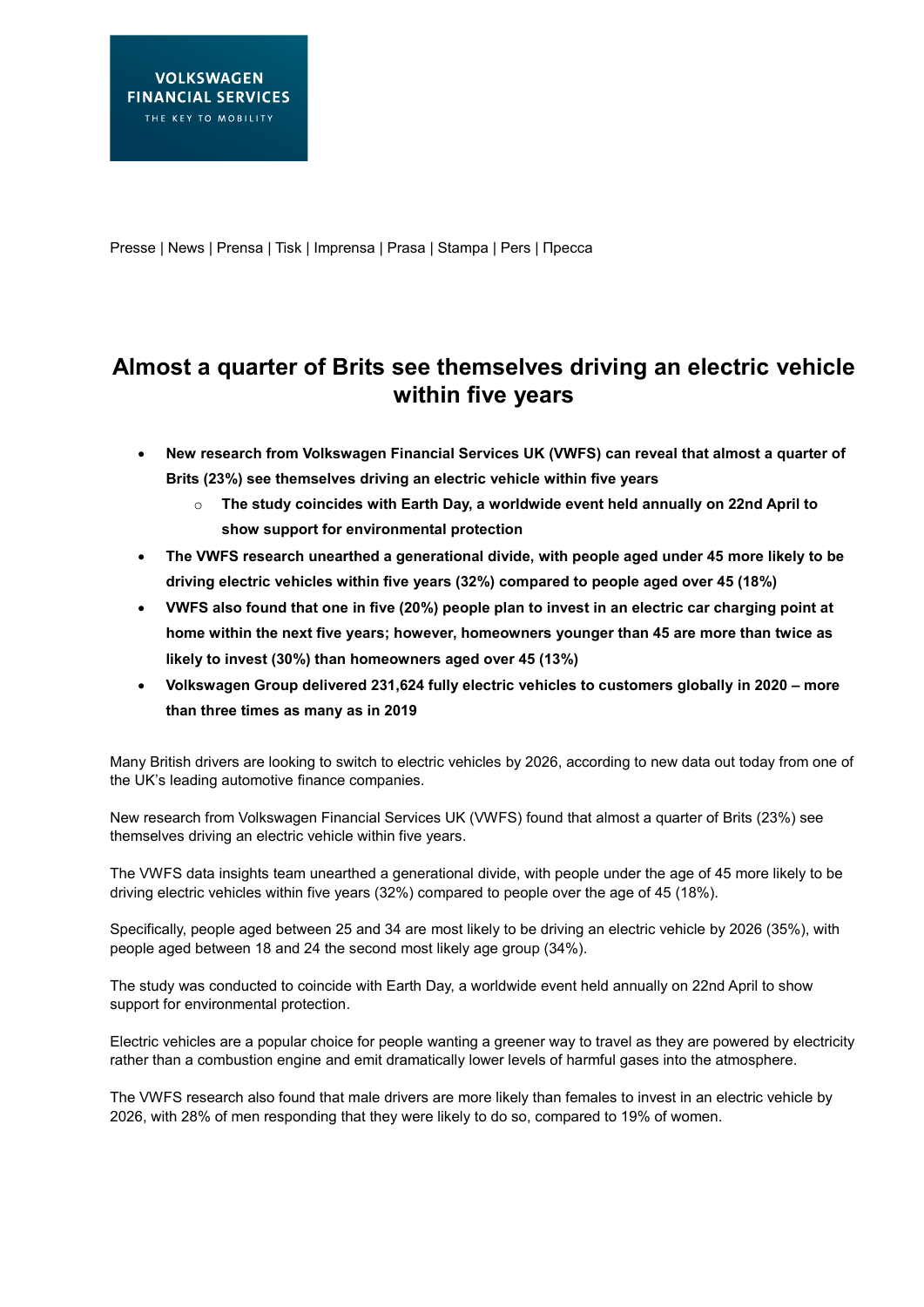Regionally, people living in the South East say they are most likely to be driving an electric vehicle within five years (28%), followed by people in the Midlands (24%). In the North of England, 18% of respondents said they're likely to be driving an electric vehicle within five years – the lowest percentage of any region.

Interestingly, 35% of people who plan to replace their vehicle in the next 12 months see themselves driving an electric vehicle by 2026, compared to 29% of people who plan to replace their car or van in over a year's time.

#### **Motivation**

Environmental factors and financial savings are the key motivations when deciding to invest in electric vehicles. The VWFS data insights team found that the main motivation for people wanting to drive an electric vehicle is the environmental benefits, with more than a third of respondents (34%) selecting this option.

The second most influential factor was cheaper fuel (28%), followed by tax incentives (12%), higher resale value (3%) and electric vehicles being fashionable (3%).

Despite environmental benefits being the number one motivator, over 40% of respondents chose a financial factor as their main motivator.

Respondents aged under 45 were most likely to choose environment benefits as their biggest motivator, with 43% of this age group selecting this option.

## **Electric vehicles at home**

VWFS research can also reveal that one in five (20%) people plan to invest in an electric car charging point at home within the next five years.

However, homeowners younger than 45 are more than twice as likely to invest in such a feature (30%) than homeowners aged over 45 (13%).

People living in the South East were found to be most likely to invest in a home car charging point by 2026, with 25% of respondents in the region reporting that they're likely to buy one.

Volkswagen Group delivered 231,624 fully electric vehicles to customers globally in 2020 – more than three times as many as in 2019.

**Mike Todd, CEO at VWFS, said:** *"The Government has said it will ban the sale of diesel and petrol engine cars by the end of the decade, which provides a clear timescale for manufacturers, retailers, and finance providers to make the switch to electric vehicles for motorists as convenient and desirable as possible. It's fascinating to see that one in five people are likely to invest in a car charging point at home in the next five years, which signals a clear direction of travel towards more widespread adoption of electric vehicles. We're delighted to already be supporting our customers with the transition to an electric vehicle following the launch of our Lease&Care package late last year. It's been designed to alleviate the unknown costs and depreciation some consumers' associate with purchasing an electric vehicle, allowing our customers to have flexibility and more certainty over future expense when making the switch."*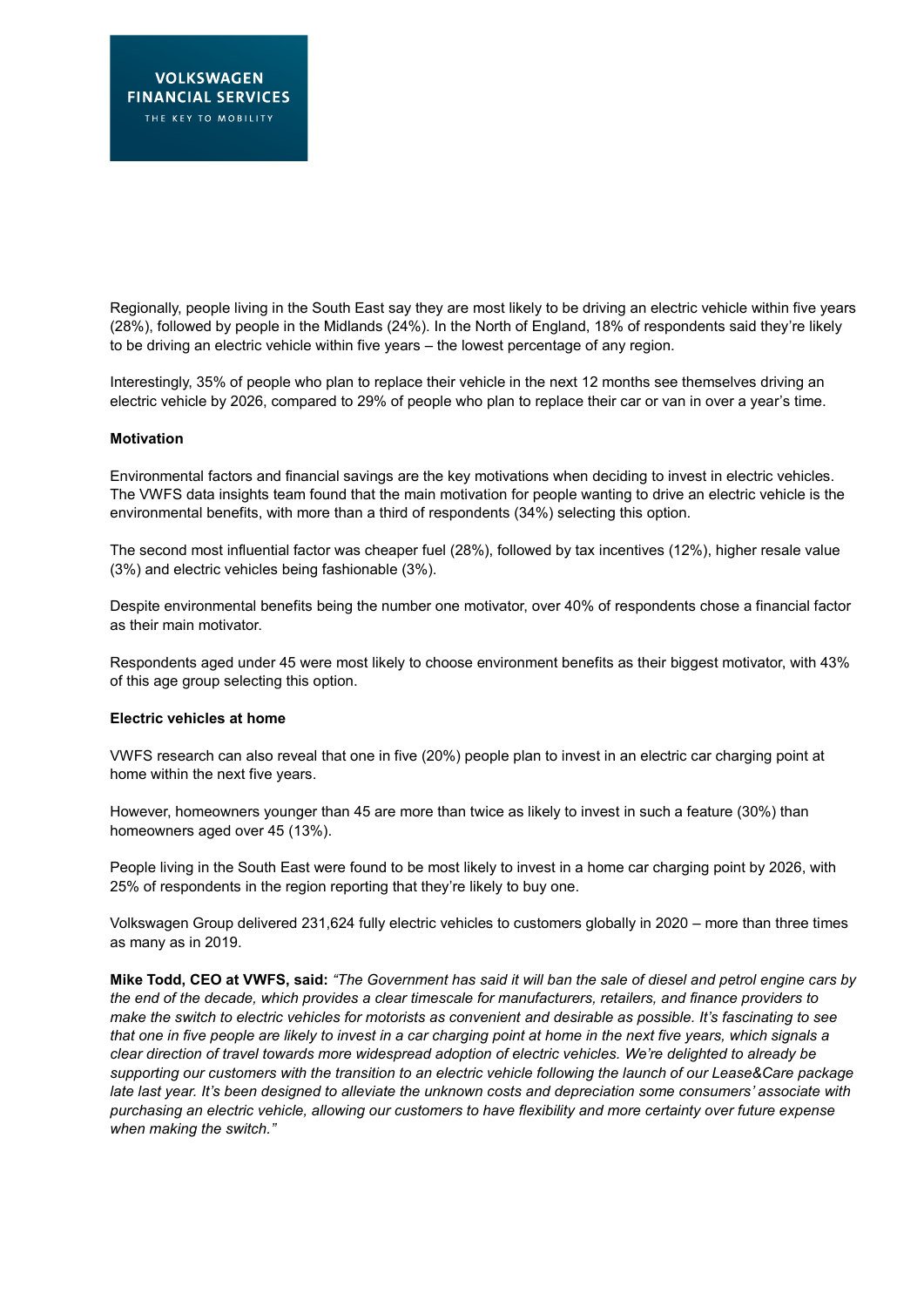# **Electric vehicle myth-busting**

## *How long does it take to charge an electric vehicle?*

An electric car with a 60kWh battery would take around eight hours to charge from empty to fully charged using a 7kWh charging point. Most batteries, however, rapid charge up to 80% and then trickle charge the final 20% to protect the battery.

## *How much does it cost to charge an electric vehicle?*

An electric car with a 60kWh battery, which should give a range of around 200 miles, would cost approximately £8.40 for a full charge at home. This is based on the average UK domestic electricity cost of 14p per kWh. To work out what a full charge will cost, take the electricity tariff price and multiply by the battery size, then divide by 100. For example: Tariff (e.g. 14p/kWh) \* Battery size (e.g. 60kWh) / 100 = Cost to fully charge (e.g. £8.40).

## *How far can electric vehicles travel on a full charge?*

Some electric vehicles can travel up to 340 miles (550 km), and performance is improving all the time. It's commonly thought that electric cars can't travel that far, but it's a misconception that is fast disappearing with the latest generation of electric vehicles. Like petrol and diesel cars, range is influenced by a variety of factors, including driving conditions, weather, load, tyres and aerodynamics.

## *How many charging points does the UK have?*

The network of charging stations in the UK is growing extremely rapidly right now. There are already more electric charging points than there are fuel stations and the number is increasing all the time.

## *Is home charging complicated?*

Not at all, in fact, it's really simple. All you need is a charging cable and a connection to electricity. The quickest and simplest way to charge from home is with a wall box, but these can also be installed in the garages of blocks of flats, while charging point manufacturers are developing a variety of different solutions for on-street charging.

## *Does the charging time vary from summer to winter?*

Yes, it can, because the charging capacity depends on the temperature due to the chemical process occurring within the battery.

## *What happens if I forget to remove the charging plug from the vehicle after charging?*

It will not be possible to get a drive-ready status, so you cannot drive off. There might also be a warning indicator.

## *Is an electric vehicle vulnerable to water, such as driving through a flood?*

No, electric vehicle batteries are sealed against water intrusion.

# *What are the environmental benefits of an electric vehicle?*

Electric vehicles emit dramatically lower levels of harmful gases into the atmosphere, which helps to improve local air quality. Charging with renewable energy can further contribute to a reduction in emissions.

## *What are the car tax incentives for electric vehicles?*

Zero emission cars are exempt from road tax and most congestion charges as well as low emission zones.